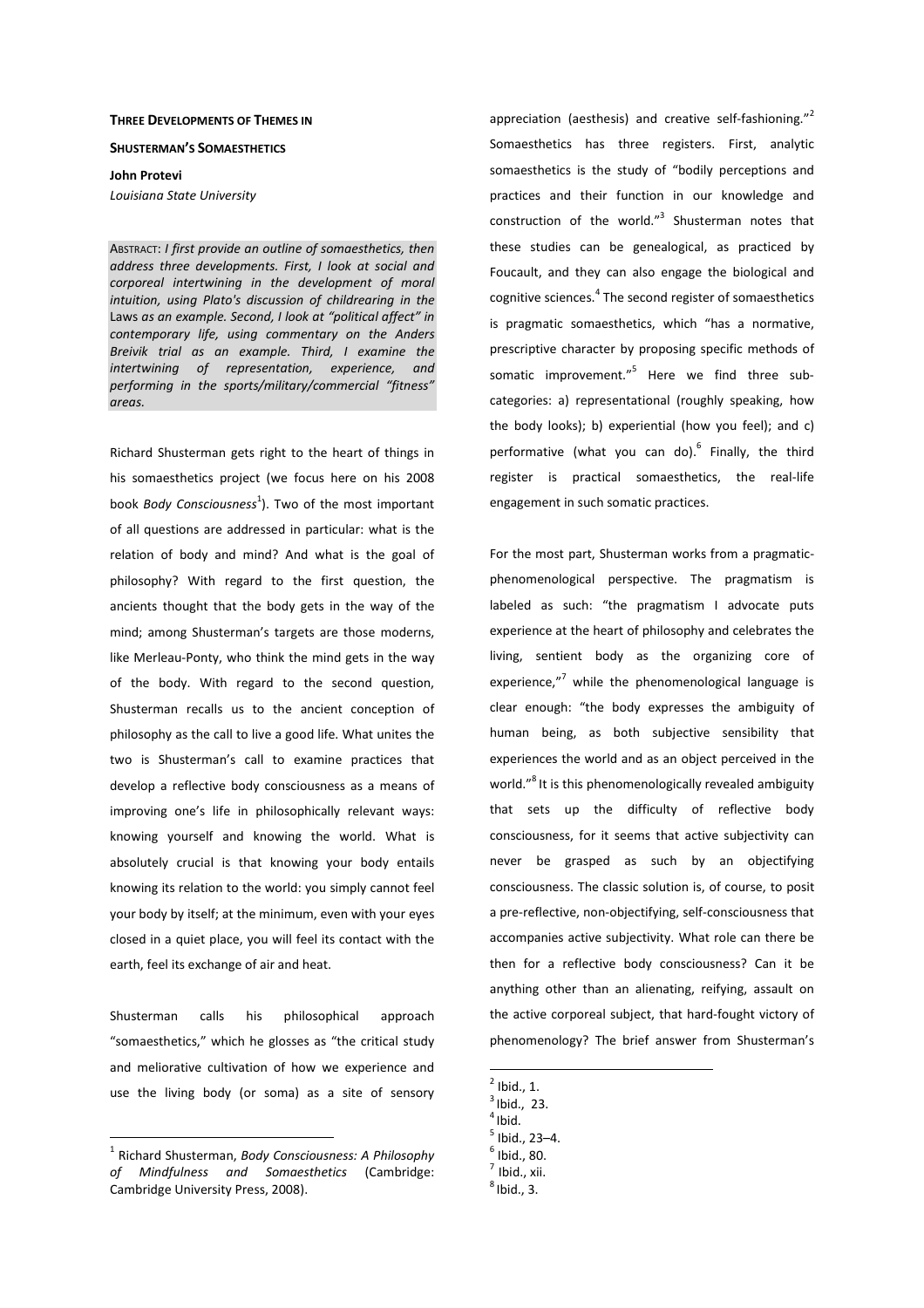point of view is that such arguments neglect a dynamic and pragmatic self-relation. That is, reflective body consciousness is not a series of reifications, but can be part of a project of improving one's corporeal subjectivity by bringing bad habits to the surface and reformulating them. That one's everyday corporeal subjectivity is for the most part pre-reflective does not mean that it cannot be critically examined and made the object of concentrated work.

Now that we have seen some of the outline of somaesthetics, this essay will address three issues. First, we will examine the social and corporeal intertwining in the development of moral intuition, using the Greeks as an example. Second, we will discuss some aspects of "political affect" in contemporary life. Third, we will examine the intertwining of representation, experience, and performing in the sports/military/commercial "fitness" areas.

## **The Social and Corporeal Roots of Moral Intuition for the Greeks**

Shusterman has some interesting reflections on the social and corporeal roots of moral intuitions:

Clearer awareness of one's somatic reactions can also improve one's behavior toward others in much wider social and political contexts. Much ethnic and racial hostility is not the product of logical thought but of deep prejudices that are somatically expressed or embodied in vague but disagreeable feelings that typically lie below the level of explicit consciousness. Such prejudices and feelings thus resist correction by mere discursive arguments for tolerance, which can be accepted on the rational level without changing the visceral grip of the prejudice.<sup>9</sup>

While this notion that one needs to consider corporeal training and emotional reactions in order to have a complete view of moral intuitions and moral judgments as they occur in flesh-and-blood humans has venerable philosophical proponents, most prominently Nietzsche,

 $<sup>9</sup>$  Ibid., 25.</sup>

 $\overline{a}$ 

22

it is also a position in contemporary moral psychology $^{10}$ and moral philosophy. $11$  But there are also ancient philosophers who propose close links between emotions, bodies, and moral intuitions, and here we will briefly discuss Aristotle and Plato.

Following analyses from my *Political Affect*, <sup>12</sup> let me posit that for Aristotle ethical behavior is not simply a matter of having controlled appetites; ethical excellence is not simply the psychic control of the corporeal. The intuitive faculty of the soul is understanding, *nous*, which can be both practical and theoretical; *nous* involves the perception, the immediate seeing (*aisthesis*) of particulars.<sup>13</sup> The undemonstrated practical intuition of the properly trained person, his immediate grasp of the right course of action, is the standard in ethics, for experience has given him the eye with which to see correctly.<sup>14</sup> While intuition is a faculty of the soul, developing practical intuition is a matter of the body politic. While it may look like simply natural development, $15$  the development of practical intuition depends on embodied political experience, the enmeshing of the social and the somatic, for the quality of practical *nous* achieved by the body politic is appropriate to one's age.<sup>16</sup>

So now we have thematized infant, child, and adolescent development. This brings us to one of the most interesting moves in recent cognitive science, the attention paid to infant development studies. Among other topics, researchers have paid special attention to

 $10$  See Jonathan Haidt, "The Emotional Dog and Its Rational Tail: A Social Intuitionist Approach to Moral Judgment," *Psychological Review* 108, no. 4 (2001): 814– 834.

<sup>11</sup> See Jesse Prinz, *The Emotional Construction of Morals* (Oxford: Oxford University Press, 2007).

See John Protevi, *Political Affect: Connecting the Social and the Somatic* (Minneapolis: University of Minnesota Press, 2009).

<sup>13</sup>Aristotle*, Nichomachean Ethics*, trans. Terence Irwin (Indianapolis: Hackett, 1985), 1143b5.

 $^{4}$  Ibid., b14.

 $^{15}$  Ibid., b6.

 $16$ Ibid., b8.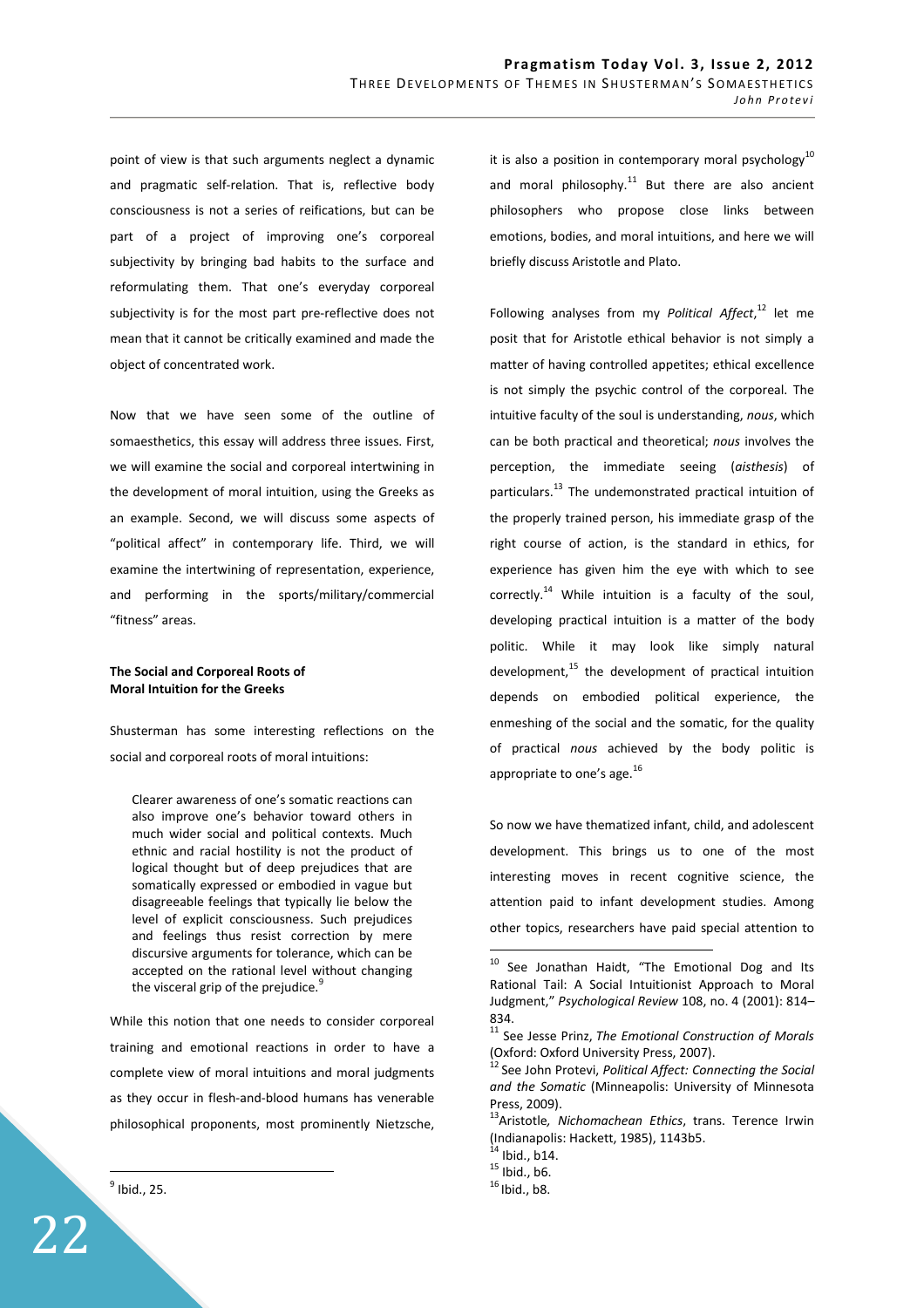the work on "primary intersubjectivity" by Andrew Meltzoff, Daniel Stern, and Colwyn Trevarthen. Shaun Gallagher often cites Meltzoff's work on neonatal facial imitation in developing the notion of an infantile body schema—which makes individuation a process of modulating a relation rather than breaking free of a fusion with the mother.<sup>17</sup> Stern's recent *Forms of Vitality* has some concise descriptions of "affective attunement," in which a caretaker matches the affective dynamics of the infant, but in another modality (e.g., voice rather than gesture), so that there is no mere imitation, but a "signature" indicating the matching of internal states.<sup>18</sup> But it is Trevarthen's<sup>19</sup> interest in "musicality," in the rhythmic interaction of caretaker and infant that makes the connection with Plato, specifically with his discussion of law, custom, and the skill of nurses in administering lullabies in the *Laws*.

Book 7 of the *Laws* begins with the Athenian saying that despite its importance the nurture and education of children can only be a matter of advice to heads of household rather than law, $^{20}$  even though habits of transgression from petty misdeeds can ripple up to bad effect in a polity. $2^{21}$  So it can be hoped that citizens will take the advice to them on these matters as a law to them and to their households. $^{22}$  Political affect is of the utmost importance to Plato, and the lynchpin of the system described in the *Laws* (that is, a city that relies on

 $\overline{a}$ 

the philosophic direction of custom, rather than the *tabula rasa* of the *Republic*) is the guesswork of slave women.

Now the concern with reproduction begins before pregnancy. The matrons engaged by the State supervisors can investigate marital sexual relations presumably, frequency, timing, and so on—and what tips them off is the denunciation of a married but childless couple who is "paying regard to aught else than the injunctions imposed amid the sacrifices and rites of matrimony. $^{23}$  Once pregnancy occurs, the Athenian recommends that pregnant women take walks so that the external shaking of the fetus help its body grow into robust health. $^{24}$  And with regard to the soul we must pay the same sort of attention to imposed movement; analogous to the way dancing prescribed by priestesses will help those afflicted with "Corybantic troubles,"<sup>25</sup> so too will rocking and singing calm an infant.<sup>26</sup>

Continuing the discussion, the Athenian explains that "fright is due to some morbid condition of soul. Hence, when such disorders are treated by rocking movements the external motion thus exhibited dominates [*kratei*] the internal, which is the source of the fright or frenzy."<sup>27</sup> The lawgivers must rely on custom for the most efficacious selection of these songs and on the caregiver's sensitivity and skill in delivering them at the proper time, with proper intensity, and with proper rhythm. The lawgiver can set the context for their use, but cannot discuss the details of the lullaby or its somatic/psychic effects. Now why is the Athenian so concerned here? It is because temper (the proper relation to fear) and moral excellence are so closely

<sup>&</sup>lt;sup>17</sup> See Shaun Gallagher and Andrew Meltzoff, "The Earliest Sense of Self and Others: Merleau-Ponty and Recent Developmental Studies," *Philosophical Psychology* 9 (1996): 213–236; and Shaun Gallagher, *How the Body Shapes the Mind* (Oxford: Oxford University Press, 2004).

<sup>18</sup> Daniel Stern, *Forms of Vitality: Exploring Dynamic Experience in Psychology and the Arts* (Oxford: Oxford University Press, 2010), 41, 113.

<sup>&</sup>lt;sup>19</sup> See Colin Trevarthen, "Musicality and the Intrinsic Motive Pulse: Evidence from Human Psychobiology and Infant Communication," *Musicae Scientiae* (1999): 155– 215.

<sup>20</sup>Plato, *The Collected Dialogues of Plato*, ed. Edith Hamilton and Huntington Cairns (Princeton: Princeton University Press, 1961), 788b–c.

<sup>&</sup>lt;sup>21</sup> Ibid., 790b, 793c.

 $22$  Ibid., 790b.

<sup>&</sup>lt;sup>23</sup> Ibid., 784a–d.

<sup>24</sup> Ibid., 789b–790b.

<sup>25</sup> See E.R. Dodds, *The Greeks and the Irrational* (Berkeley: University of California Press, 1951), 78-80, for a social and somatic functionalist/cathartic reading of this passage.

<sup>&</sup>lt;sup>26</sup> Plato, *The Collected Dialogues of Plato*, 790d.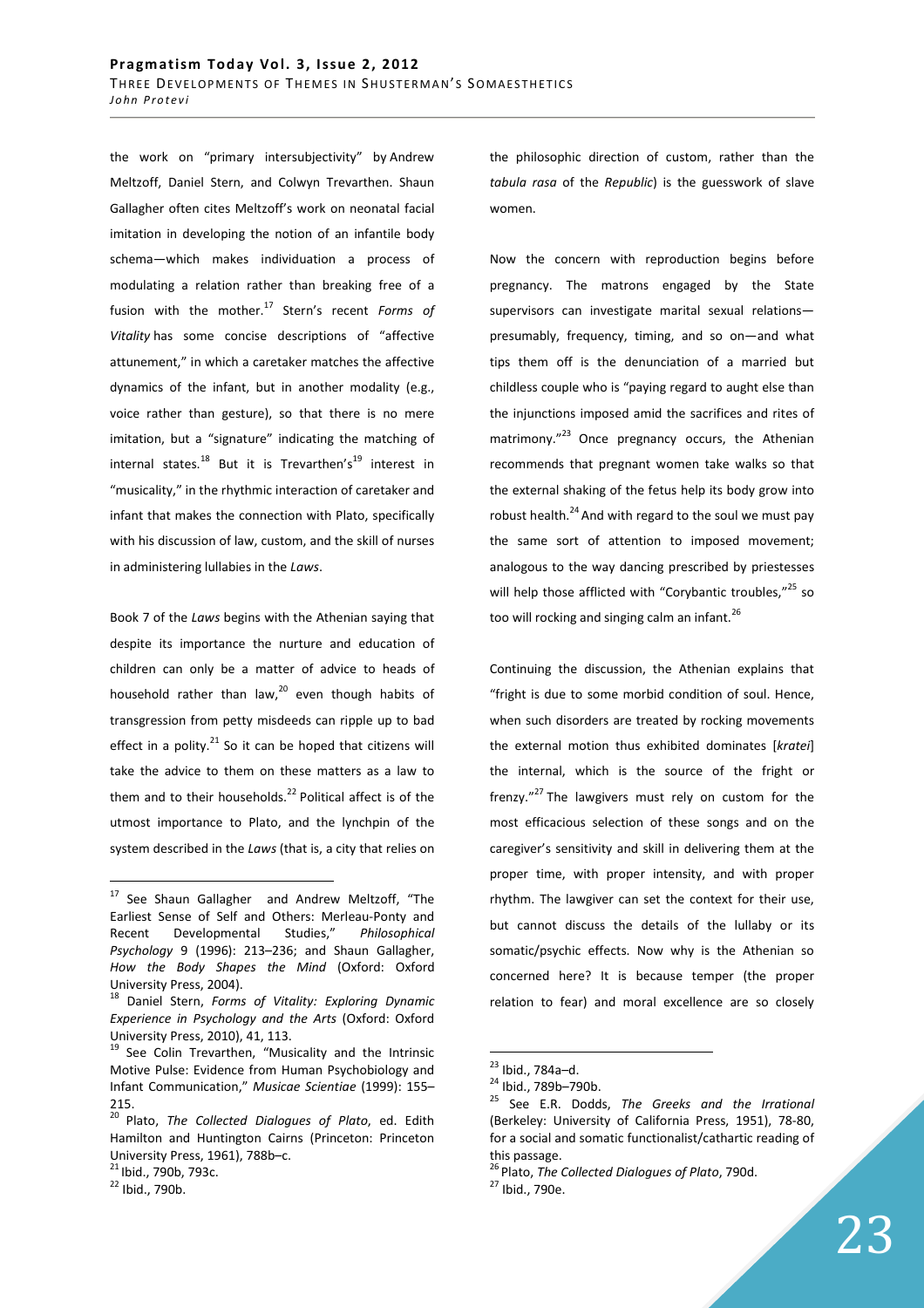connected.<sup>28</sup> But then comes the admission at 792a that the harmonizing of the soul of the infant with regard to the placidity of its temper must rely on the "guesswork [*tekmairontai*]" of nurses, who are able to discern the proper course of action—the right rocking motion, the right lullaby—in placating a screaming child.

Once children are born, there is also supervision of the collective games of children in the public setting of the "local sanctuary" between the ages of three and six.<sup>29</sup> But note the difference between recommendations to citizens for *them* to oversee the nurses of infants at home and the direct supervision of nurses as they accompany the public games of children. The key point is that there's a singularity of bodily rapport between nurse and infant that is resistant to rational supervision, so that the nurses must resort to guesswork. But that guesswork is of fundamental importance to the corporeal development of proper emotional balance and hence moral intuition.

## **Political Affect**

Continuing with our exploration of the links of social and somatic formation as they relate to emotional and cognitive dispositions, I would like to examine a case of "political affect" as that which connects the social, somatic, and subjective scales.<sup>30</sup> The link with Shusterman occurs via his reading of Merleau-Ponty, where Shusterman $31$  questions his predecessor's emphasis on the silent body, and recommends that periodic reflection and attention to somatic feelings should play a role in our somaesthetic practices. Of course we have to acknowledge Merleau-Ponty's great breakthrough in thematizing corporeal subjectivity, Shusterman reminds us, but reflective body consciousness is not always a misplaced intellectualism

 $\overline{a}$ 

trapping us in an objectifying stance that misses the lived body. Rather, it can help us critically examine the sedimented "habit-body" that underlies our momentary spontaneity. $32$  Not all pre-reflective body subjectivity patterns deserve to continue functioning, and bringing them to consciousness as part of a meliorative practical somaesthetic program can help us live better lives.

The basic problem, in Shusterman's view, is Merleau-Ponty's "polarization of 'lived experience' versus abstract 'representation.'" This "neglects the deployment of a fruitful third option— . . . 'lived somaesthetic reflection,' that is, concrete but representational and reflective body consciousness."<sup>33</sup> It is here in the Merleau-Ponty chapter of Shusterman's *Body Consciousness* that he reveals his preference for a pragmatist approach to a purely phenomenological one: "Merleau-Ponty's commitment to a fixed, universal phenomenological ontology based on primordial perception" is contrasted with the "concern with individual differences and contingencies, with futurelooking change and reconstruction" of pragmatism.<sup>34</sup> And it is this attention to individual differences and contingencies of somatic patterning that brings us to political affect.

As we know, anxiety is classically distinguished from fear by its "free-floating" character; while fear has an object, anxiety is alertness without an object. It is a potentiality, a tendency toward fear. We can say that anxiety is metastable and pre-individual, like a super-saturated liquid, needing only a slight disturbance to start its crystallization. We should note that crystallization centers on the putting into connection of different orders of magnitude; we can use the notion of "political

 $32$  Ibid., 62.

 $^{28}$  Ibid., 791b–c.

 $^{29}$ Ibid., 794b–c.

<sup>30</sup> See Protevi, *Political Affect*.

<sup>31</sup> See Shusterman, *Body Consciousness*.

 $33$  Ibid., 63.

 $34$  Ibid., 66.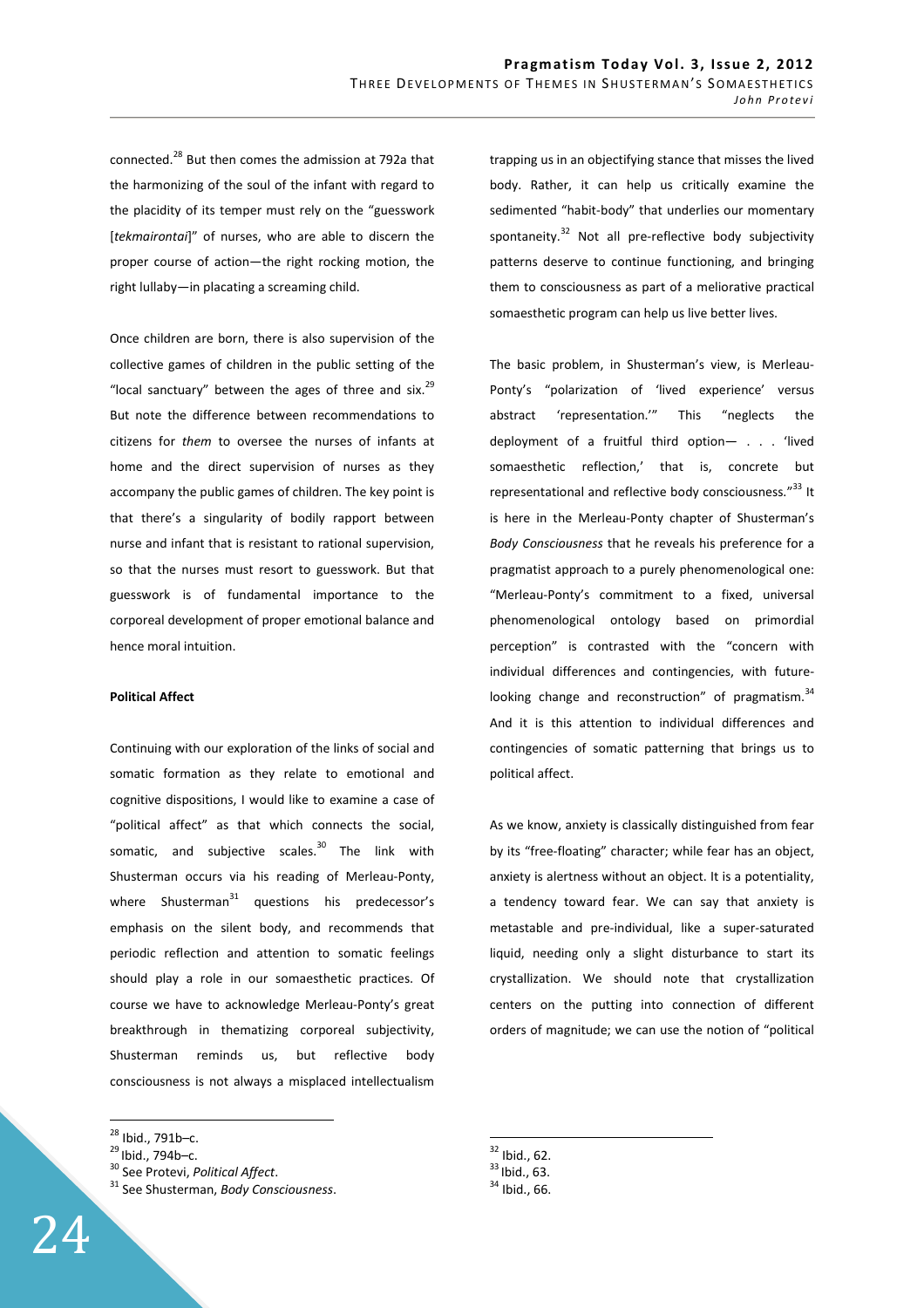events as geo-bio-social crystallizations" to investigate case studies in terms of political affect. $35$ 

Consider a piece in the New York Times on a high-profile racial incident in Florida that resulted in the death of an unarmed African-American teenager at the hands of an untrained but armed "neighborhood watch" volunteer, the Trayvon Martin case.<sup>36</sup> Benjamin puts some different orders of magnitude on the table (these are small-scale "geopolitical" factors, such as home, yard, street, and neighborhood), but his piece suffers by not getting below the personal and subjective to the neural and affective. The term "mentality" in his title indicates that personal or psychological subjectivity is his lower bound.

[Benjamin observed] a bunker mentality. Residents often expressed a fear of crime that was exaggerated beyond the actual criminal threat, as documented by their police department's statistics. . . . [T]he product is the same: self-contained, conservative and overzealous in its demands for "safety." Gated communities churn a vicious cycle by attracting like-minded residents who seek shelter from outsiders and whose physical seclusion then worsens paranoid groupthink against outsiders. These bunker communities remind me of those Matryoshka wooden dolls. A similar-objectwithin-a-similar-object serves as shelter; from community to subdivision to house, each unit relies on staggered forms of security and comfort, including town authorities, zoning practices, private security systems and personal firearms.<sup>3</sup>

These analyses are very insightful and important, but, let me reiterate, the piece suffers by not getting below the subjective level and looking at the putting into contact of the social and somatic: the presence of Trayvon Martin triggered not a "mentality" (if that is put solely in beliefdesire psychological terms) but a political affective episode, linking the neural to those layered scales of

http://www.nytimes.com/2012/03/30/opinion/thegated-community-mentality.html? r=0.

 $\overline{a}$ 

civic, domestic, and personal securitization. To see where the neural comes in, consider that Correll et  $al^{38}$ show correlations between psychological-level racial prejudice, heightened firing in certain fear-related neural pathways, and behavior on a shoot/no-shoot test (greater false positives for African-American prompts). So, while Benjamin's piece puts us on the right track, there is a missing sub-personal level that would help us get a better handle on the crystallization of anxiety into fear by the sight of black men in securitized America. The Trayvon Martin case is thus a crystallization of such potentials, both on the spot—above, below, and alongside the subjectivity of George Zimmerman—and on the national scale, triggering the discussion involving so many of us, as we link not only synchronic scales of contemporary securitization, but their historical roots.<sup>39</sup>

For another, even more horrible example of social and somatic experimentation, consider the case of Anders Breivik, whose perpetrating of a massacre at a Norwegian Labor Party youth camp shocked the world. Breivik's lawyer's statement that his client took drugs to be "strong, efficient, and awake" was widely reported.<sup>40</sup> In the same article, the lawyer conveys his impression that Breivik is "a very cold person," adding that "I can't describe him because he is not like anyone else." In describing the Columbine killers in *Political Affect*<sup>41</sup> I looked at their ability to handle the bodily intensity of their actions. The problem they faced was overcoming

<sup>35</sup> See John Protevi, *Life, War, Earth: Deleuze and the Sciences* (Minneapolis: University of Minnesota Press, 2013).

Rich Benjamin, "The Gated Community Mentality," *New York Times*, March 29, 2012,

 $\int$  Ibid.

<sup>&</sup>lt;sup>38</sup> See Joshua Correll, Geoffrey R. Urland, and Tiffany A. Ito, "Event-Related Potentials and the Decision to Shoot: The Role of Threat Perception and Cognitive Control," *Journal of Experimental Social Psychology* 42 (2006):  $120 - 128.$ 

Robert Gooding-Williams, "Fugitive Slave Mentality," *New York Times*, March 27, 2012,

http://opinionator.blogs.nytimes.com/2012/03/27/fugiti ve-slave-mentality.

<sup>&</sup>lt;sup>40</sup> Gordon Rayner, "Norway Massacre: Anders Breivik Took Drugs to Make Himself 'Strong' Before Shooting," *The Telegraph*, July 26, 2011,

http://www.telegraph.co.uk/news/worldnews/europe/n orway/8662603/Norway-massacre-Anders-Breivik-tookdrugs-to-make-himself-strong-before-shooting.html. <sup>41</sup> See Protevi, *Political Affect*.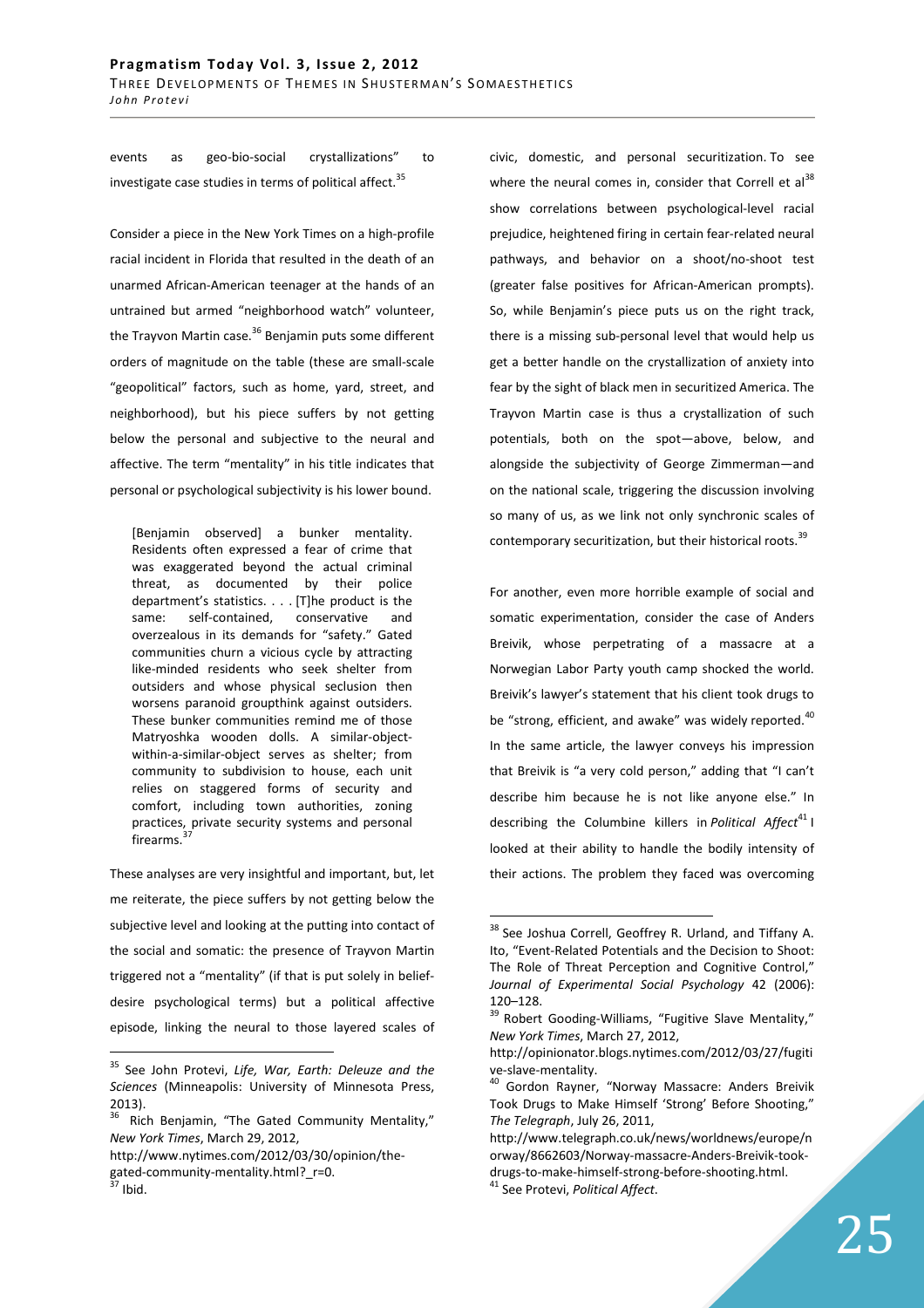the wide-spread inhibition on cold-blooded killing (as opposed to berserker rage or fugue state killing). One of the problems in using the Columbine massacre for a case study was the suicide of the killers, preventing us from hearing what they had to say about the experience.

Breivik's trial testimony<sup>42</sup> provides fascinating insights into his preparation for and ability to withstand the intensity of his acts. I call this negotiation of intensity "political physiology" because it involves finding ways to allow a political action that normal physiology prevents by triggering inhibitions. Consider this portion of Brevik's testimony: "I thought about it for 1 minute. Whole body resisted. Felt like a year. 100 voices in head saying STOP. $143}$  Note the resistance of the "body" as well as the psychological aspects of "voices in head." While political affect includes political physiology, it does not neglect consciousness, though it does not limit itself to it. Thus we would also want to examine Breivik's more traditionally "cognitive" training, using the Call of Duty first-person shooter game for practice in "target acquisition."<sup>44</sup>

Breivik's trial testimony emphasized the dissociative and emotion-deadening political physiology practices he performed, both before and during the events. Under questioning from psychiatrists, Breivik admitted that he became completely "de-emotionalized" during the attacks, as if he was in a "state of shock." He consciously adopted this mental state, with the aid of trance music and daily meditation to deliberately dull his emotions.<sup>45</sup> The reporters go on to note that "when asked to show

 $\overline{a}$ 

Emotional deadening was combined with the classic strategy of dehumanizing his targets. Breivik has disclosed that the difficulties with organizing the attack were so great he very nearly abandoned the whole idea. He had to revise his plan between 20 and 30 times. "My original plan failed time after time after time," he said. "I almost got to the point where I was giving up because it was so difficult."<sup>47</sup>

#### **Representation, Experience, and Performance**

With the invocation of different forms of embodiment in the political affect analyses, we can move to our last development, working from Shusterman's chapter on Beauvoir.<sup>48</sup> While appropriately lauding Beauvoir's great achievements in analytic somaesthetics—very few can compare with her in this field, after all—Shusterman focuses on her pragmatic somaesthetics, that is, on what she advises women to do with their bodies. In essence, Shusterman will set out to prove that practical engagement in body practices for women need not simply be representational, nor be only a distraction from politics. In other words, Shusterman feels that Beauvoir too often underplays the experiential aspect of body practice: improving one's strength, flexibility, balance, and so on does not simply and solely play into the patriarchal focus on the outward appearance of women. It does not simply make you an object, but makes you a more competent and confident subject. Similarly, bodywork need not only be a personal lifestyle distraction from politics, but can enter into an empowering feedback relation with political action. Crudely put, marching in a demonstration is physical work, and the more fit you are, the better marcher you

<sup>&</sup>lt;sup>42</sup> James Orr and David Blair, "Anders Behring Breivik Trial: Day Five Live," *The Telegraph*, April 20, 2012, http://www.telegraph.co.uk/news/worldnews/europe/n orway/9215773/Norway-killer-Anders-Behring-Breiviktrial-day-five-live.html.

 $43$  Ibid.

<sup>44</sup> Helen Pidd, "Anders Breivik 'Trained' for Shooting Attacks by Playing *Call of Duty*," *The Guardian*, April 19, 2012,

http://www.guardian.co.uk/world/2012/apr/19/andersbreivik-call-of-duty.

<sup>&</sup>lt;sup>45</sup> Orr and Blair, "Anders Behring Breivik Trial."

 $\overline{a}$  $46$  Ibid.

 $47$  Ibid.

<sup>48</sup> Shusterman, *Body Consciousness*.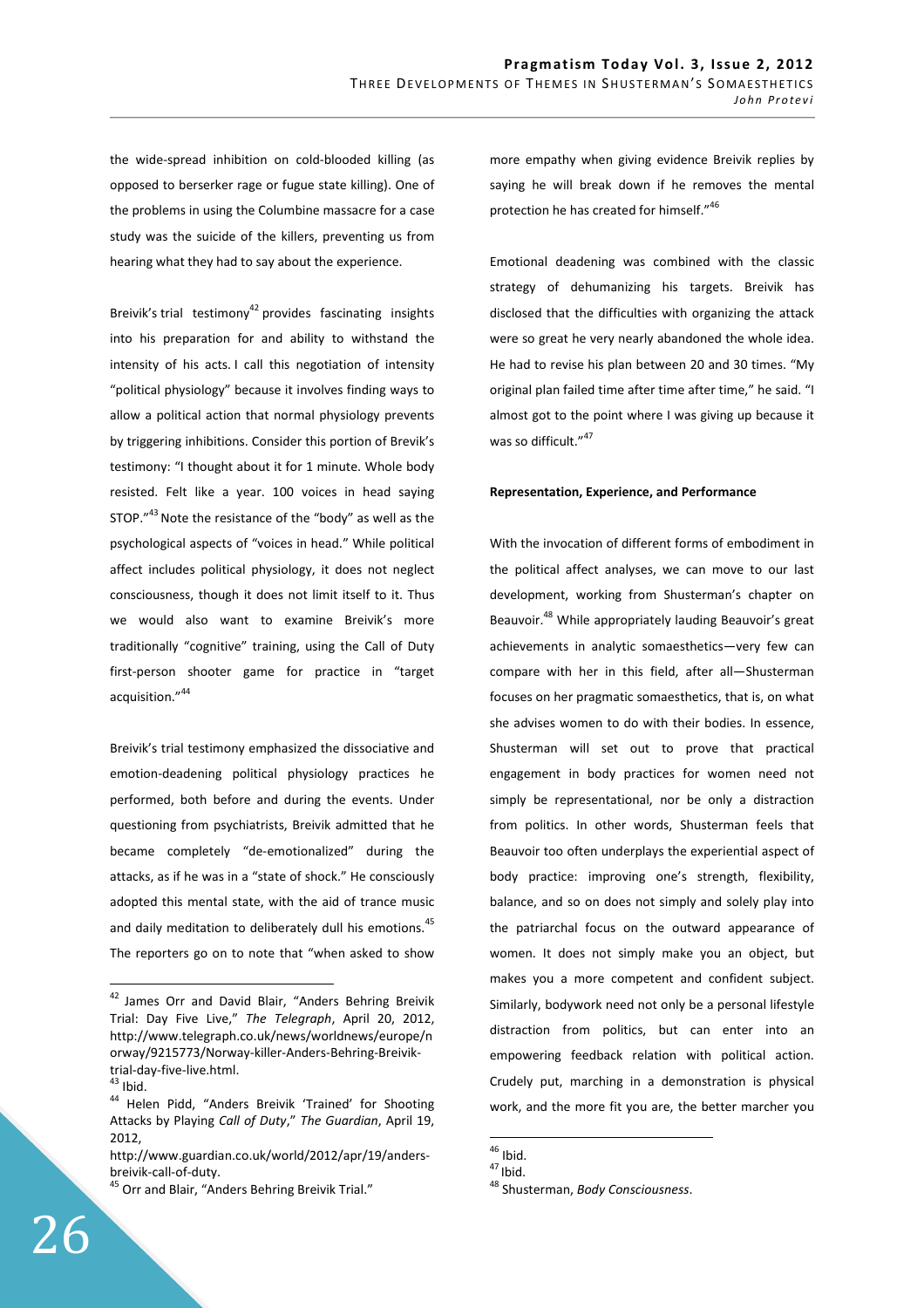can be. In other words, individual strength and confidence supports and is supported by collective power and solidarity.<sup>49</sup>

With this in mind, let us develop briefly some observations from the 2012 Summer Olympic Games on representation, experience, and performance. At *Republic* 454a–457c Plato has Socrates make the case that given equal training the very best women will outperform almost all men, so they should be afforded guardian status. The key point is the distinction between means and distributions. The "average man" may very well be stronger than the "average woman," but averages are abstractions; we only meet concrete men and women, and the best women will be better than all but a few of the men.

We see this principle instantiated in Olympic weightlifting. While the men's competitors lift more than the women (when adjusted for body weight, of course), the women's competitors can lift more than all but a tiny slice of the male population. This discrepancy in performance provokes lots of gender anxiety among men, with a common complaint being that women weightlifters (and more generally women athletes, with a conspicuous exception we'll consider below) "look like men." Many things are of interest here. One is that women weightlifters don't "look like men"; they look like weightlifters, as do men weightlifters. I would argue that the demands of the sport produce the characteristic body of top athletes in that sport. It is only because men have dominated elite sport for so long that we think of an athletic body as masculine. But it's not; it's just athletic.

Here is where Spinoza comes in. One famous line of his is *Ethics* III.p2.s1: "no one has yet determined what a body can do."<sup>50</sup> Taken out of the context of strict parallelism in the original, this has become a slogan for an experimental attitude toward the construction of assemblages. So it is not just the individual body whose limits cannot be determined ahead of time, but also the coach-and-athlete compound body, and further, the body politic that enables a search through the population for people showing potentials for success in an endeavor. We do not know what women weightlifters can do because we haven't yet pushed our body politic to find out. Another point of interest is that the discrepancy between "ordinary" men and women at comparable levels of training is much less that between an ordinary man and an Olympic male weightlifter. Why should the vast majority of men have any identification with Olympic athletes when the latter are so far removed from them in terms of representation, experience, and performance? When I consider my own decidedly modest athletic look, experience, and performances as a baseline, what a male Olympic weightlifter can lift—and in particular the fact that he lifts more than the best Olympic women—does not predict what I can lift relative to any particular woman, and it certainly does not mean I am not totally outclassed by the lifts of women Olympic lifters.

To conclude, we can note that the International Olympic Committee made a big public relations push for their advances in gender equality at the London 2012 games. It is true that with the addition of women's boxing, all the sports are now open to men and women. But a glaring instance of gender inequality is with the sport that is usually said to get the best TV ratings, women's gymnastics. The difference is in the disciplines. The men do 6 disciplines: floor, vault, pommel horse, high bar, parallel bars, and rings. The women do floor (but with music, which the men do not have), vault (but with the horse placed horizontal to the runway, whereas it is

<sup>50</sup> <sup>50</sup> Benedictus de Spinoza, *The Collected Works of Spinoza*, trans. Edwin Curley (Princeton: Princeton University Press, 1985), 495.

<sup>49</sup> Ibid., 99.